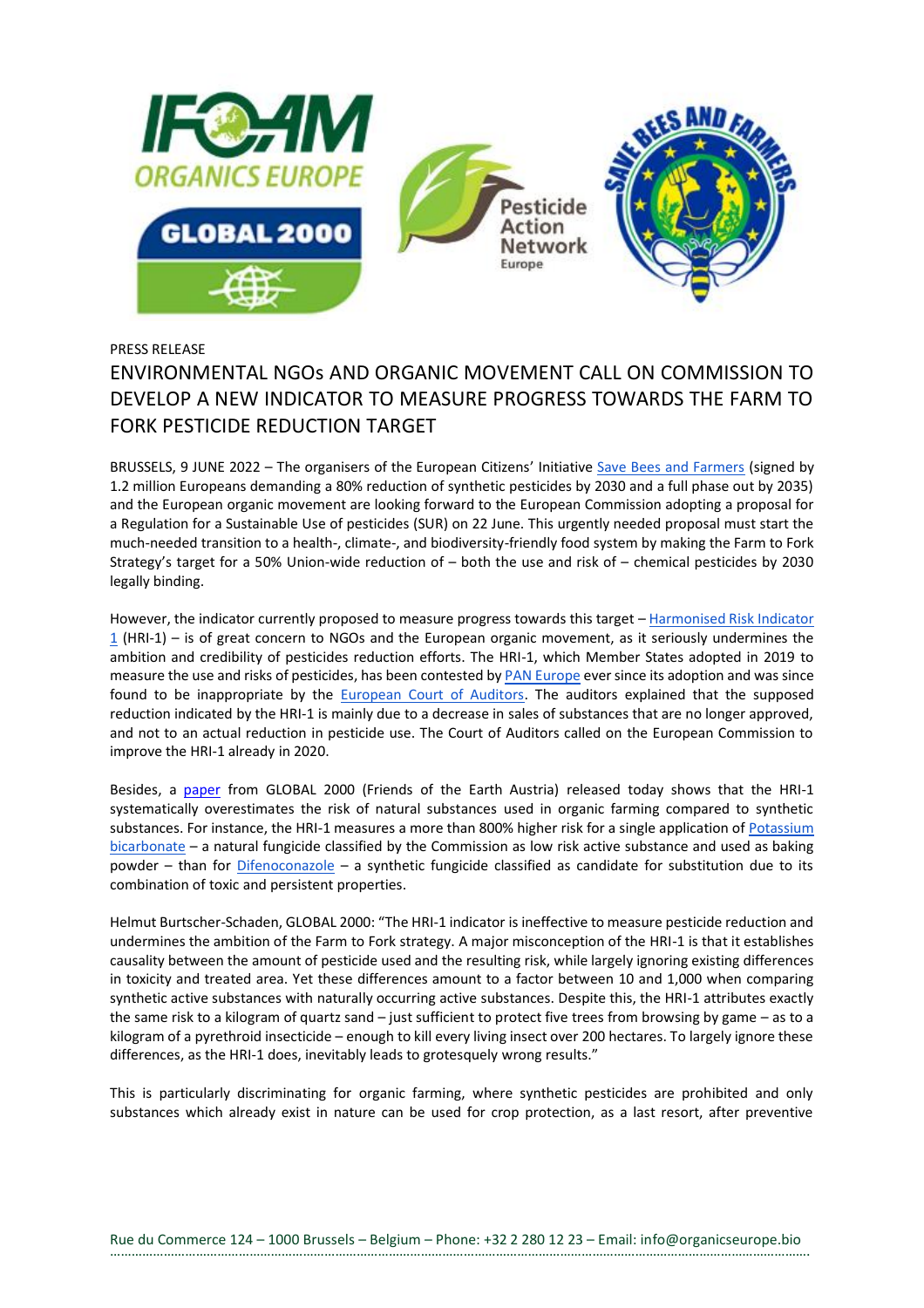measures. With the biased methodology of the HRI-1, any switch from conventional to organic farming would be shown as an increase of the risks from pesticide use, which is absurd as it is wrong.

Eric Gall, Policy Manager at IFOAM Organics Europe, said: "The HRI-1 indicator leads to absurd results and gives the wrong impression that organic farming is the problem, because it is mainly a volume based indicator that discriminates against natural substances. Relying on a misleading indicator to measure pesticides reduction is ineffective and unfair to organic farmers who are the ones who strive to find alternatives to toxic synthetic pesticides. It is also in contradiction with the EU's target of reaching 25% organic agricultural area by 2030. There are already more suited indicators used at national level in some Member States, that better take into account the area treated and toxicity profiles, that rely on existing data on pesticides sales and that can be readily used to fix the SUR."

Today, IFOAM Organics Europe published a [note](https://www.organicseurope.bio/content/uploads/2022/06/IFOAMEU_Policy_SUR_Indicators_Publication_202206.pdf) explaining that it is possible to build a better indicator on the basis of data on pesticides sales, taking into example the French indicator [NODU.](https://agriculture.gouv.fr/quest-ce-que-le-nodu) The NODU gives information on the intensity of the use of pesticides, with an indicator in hectares reflecting the total area that would be treated with the active substances sold annually. The advantage with this indicator is that it does not discriminate against natural substances. Finally, the Commission and the Member States already collect the data necessary to calculate the NODU.

Martin Dermine, Policy Officer at PAN Europe added: "The Harmonised Risk Indicators chosen by Member States give a false impression of a reduction trend of the risk posed by pesticides in the EU. Contrary to the HRI-1, other official data show citizens are more and more exposed to toxic pesticide residues in their food! Member States must stop arranging figures and delaying action to reduce toxic pesticides: the European Commission must fix these Harmonised Risk Indicators when publishing the revised Sustainable Use Regulation proposal."

To ensure the upcoming SUR provides effective tools to achieve the Farm to Fork ambition, the organisers of the ECI "Save Bees and Farmers", PAN Europe and IFOAM Organics Europe call on the Commission to include in its proposal on 22 June a new indicator, inspired by reliable national indicators, for monitoring the Farm to Fork pesticide reduction target.

*Ends*

For more information, please contact

- GLOBAL 2000: Press Officer, [selina.englmayer@global2000.at](mailto:selina.englmayer@global2000.at)
- IFOAM Organics Europe: Communications Manager, [eva.berckmans@organicseurope.bio,](mailto:eva.berckmans@organicseurope.bio) and Policy Officer on Pesticides, Natural Inputs and Fertilisers, [mathilde.calmels@organicseurope.bio](mailto:mathilde.calmels@organicseurope.bio)
- PAN Europe: Senior Communications Officer, [tjerk@pan-europe.info](mailto:tjerk@pan-europe.info)

Read the online [FAQs.](https://www.organicseurope.bio/content/uploads/2022/06/ifoameu_policy_SUR_FAQ_press-conference_HRI-indicator_20220609.pdf?dd)

## **About the organisers**

The ["Save Bees and Farmers!" European Citizens' Initiative](https://www.savebeesandfarmers.eu/) is a broad alliance of [over 200](https://www.savebeesandfarmers.eu/eng/about-us/our-alliance/) civil society organisations, grassroots movements, beekeepers organisations, local citizens' initiatives, farming groups and environmental scientists. The aim of the alliance is to create an agricultural landscape in Europe which enables bees and farmers to thrive in a healthy environment for the benefit of all. The ECI "Save Bees and Farmers" was submitted to the European Commission with the support of 1,2 millions european citizens. The key demands of the ECI are: a phase out of synthetic pesticides, measures to recover biodiversity and support for farmers.

**IFOAM Organics Europe** is the European umbrella organisation for organic food and farming. With almost 200 members in 34 European countries, our work spans the entire organic food chain and beyond: from farmers and processors organisations, retailers, certifiers, consultants, traders and researchers to environmental and consumer advocacy bodies. In 2022, IFOAM Organics Europe is turning 20, IFOAM Organics International 50 and IFOAM Asia 10. [Celebrate the Year of Organics with us!](https://www.organicseurope.bio/about-us/20-years/)



Rue du Commerce 124 – 1000 Brussels – Belgium – Phone: +32 2 280 12 23 – Email: info@organicseurope.bio …………………………………………………………………………………………………………………………………………………………………………….